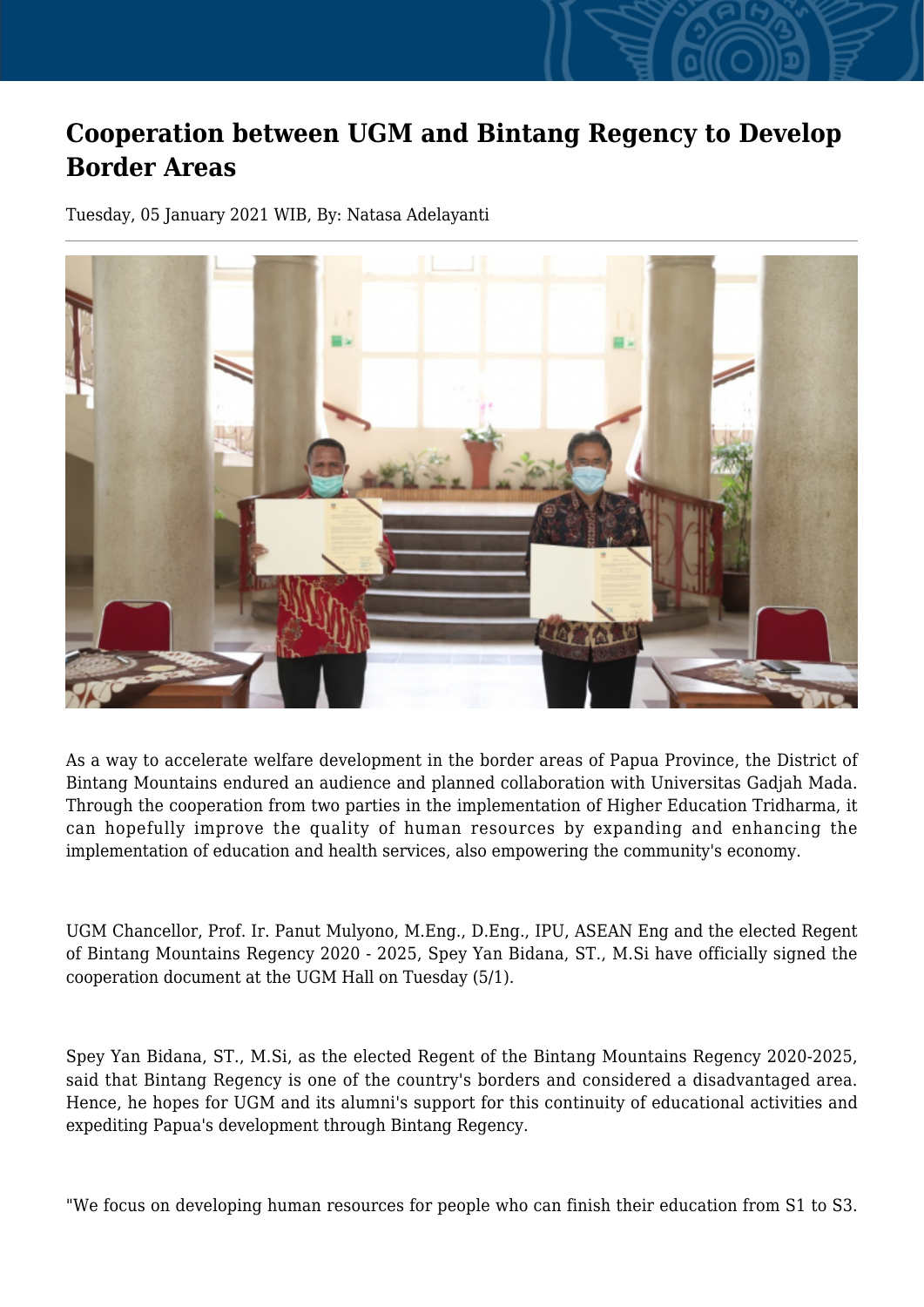As for our village located on the country's border, we can hopefully establish the university designed. We will encourage the establishment of a university at the country's border to prepare its human resources. Hopefully, UGM is willing to become the foster father for that university," he said.

Additionally, Spey Yan Bidana also revealed that in order to achieve success, development is managed through the agribusiness center development in the border region of Papua in the Bintang Mountains Regency. For instance, compiling the grand design of an agribusiness center in Bintang Mountains Regency and compiling in detail the Community-Based Agribusiness Area.

Several plans are considered potential, one of which is a livestock-based business and several mountainous districts that have the potential for the development of Arabica coffee and in the east of agribusiness development of vanilla. Accordingly, the Government of Bintang Regency considerably hopes that UGM can help them prepare technical planning documents and budget preparation.

"We highly hope for UGM support in preparing the RPJM budget because the most utmost basic problems confronted by Bintang Regency's people are education, health and the people's economy which must be supported by infrastructure," Spey Yan Bidana explained.

UGM Chancellor also conveyed similar things: Prof. Ir. Panut Mulyono, M.Eng., D.Eng., IPU, and ASEAN Eng. According to him, hopefully, throughout this audience and cooperation, it will be able to quicken the Bintang Mountains development. The most important thing to improve the area focuses on human resource capabilities development.

"As we heard earlier, the elected Regent has conveyed his desire to build a university on the border's area. This plan is considered a great goal because we plan development to this border area so that we can be precautionary to prevent our border areas getting worse than our neighbors," he said.

According to the Chancellor, it is dangerous if the neighboring countries provide much better off facilities than our border areas. This condition is because citizens on the border areas might enjoy neighboring countries' facilities instead of ours. Among them are various television and radio broadcasts, especially if there is a condition where roads in neighboring countries are much better than our border areas. It will definitely cause a bad impact.

Accordingly, said the Chancellor, development in the border areas is the important point that can make Indonesia more advanced in developing border areas than other neighboring countries. Even though this is challenging, it is still necessary to do because Indonesia's border areas are quite rich.